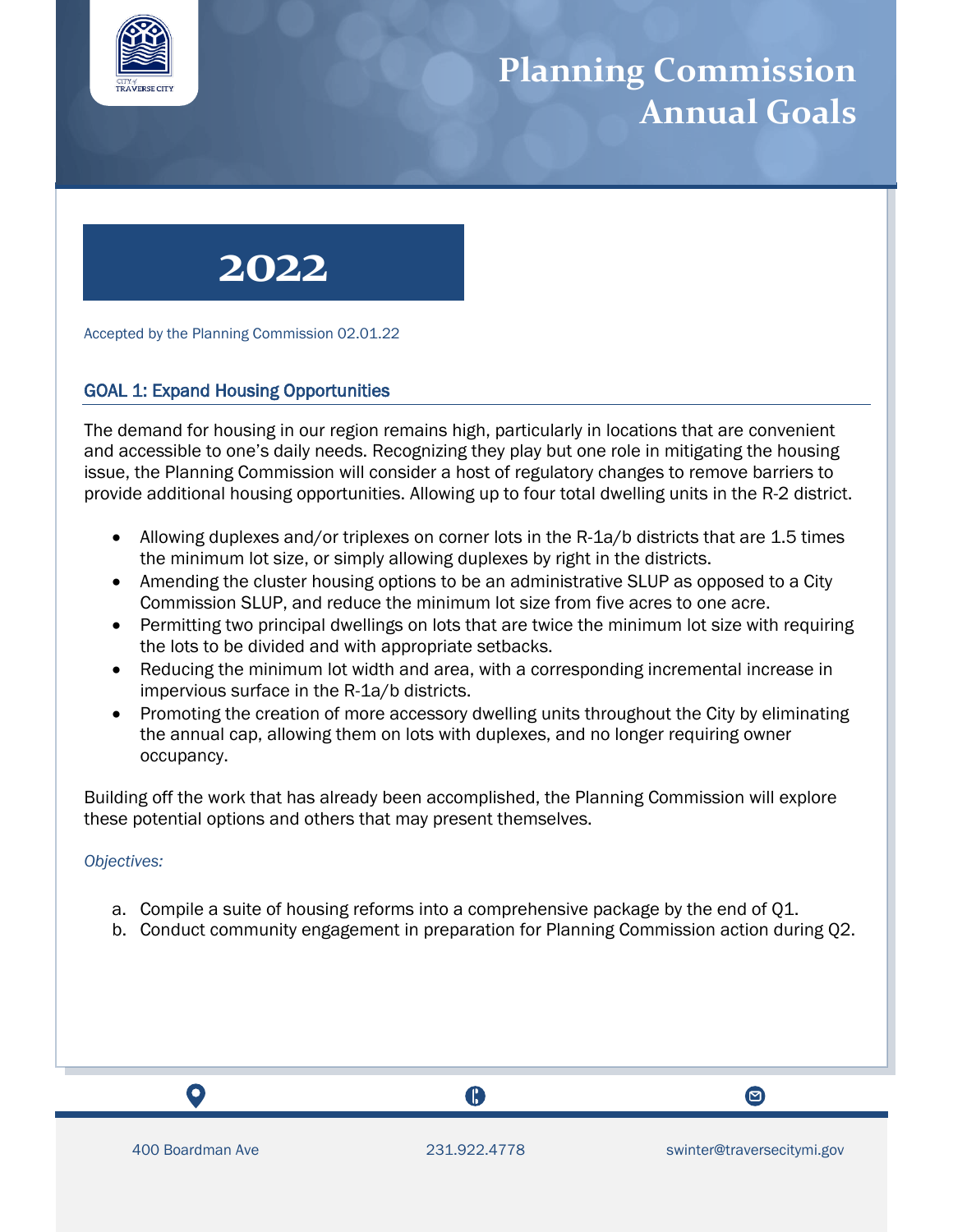

# **Planning Commission Annual Goals**

### GOAL 2: Create a Riparian Buffer Zone Ordinance

Currently, there are no riparian regulations beyond building setbacks. The Planning Commission's Riparian Buffer subcommittee has completed draft components to a riparian buffer zone ordinance that staff will compile into a single draft, to be applicable to Kids Creek, Boardman River, Boardman Lake, and Grand Traverse Bay. The Downtown Development Authority has completed the Lower Boardman Unified Plan, with the Planning Commission adopting the document on January 19, 2022. Riparian recommendations from that plan will be reviewed for incorporation into the draft ordinance. Public outreach, information, and engagement will be a necessary component of this process because it will impact public and private property development.

#### *Objectives:*

- a. Staff will present a compiled draft to the Planning Commission by Q1.
- b. Public Engagement to be completed by Q2.
- c. Public hearing and Planning Commission Action during Q3.

### GOAL 3: Begin the Master Plan and Mobility & Bicycle Action Plan<sup>i</sup> Process

The Planning Commission supported a complete rewrite of the Traverse City Master Plan which was adopted in 2009, and updated in 2017. The City Commission has approved funding for the project in the FY 2021/22 budget. A request for proposals (RFP) for consultant services on this project has been written, vetted, and is prepared to be released. It is anticipated that the new master plan will be finished within 18-24 months after executing a contract with the selected consult. Select Planning Commissioners will be asked to serve on the established leadership team, with all being asked to help facilitate the public engagement phase and work with the consultant throughout the process.

A separate parallel planning exercise is proposed to address non-motorized and other emerging mobility options in the City, such as e-scooters, one wheels, etc. This plan will include the assessment of the entire City street and non-motorized network, identification of community values and goals, a review of current policies and ordinances, a balanced summary and applicability of "Complete Streets" and other mobility/bicycling best practices in the City, and an implementation plan that addresses opportunities for micro-mobility and identifies a preferred mobility and bicycle network plan. The planning process will also identify immediate, medium, and long range actions,

 $\mathbf Q$ 

A



 $\bullet$